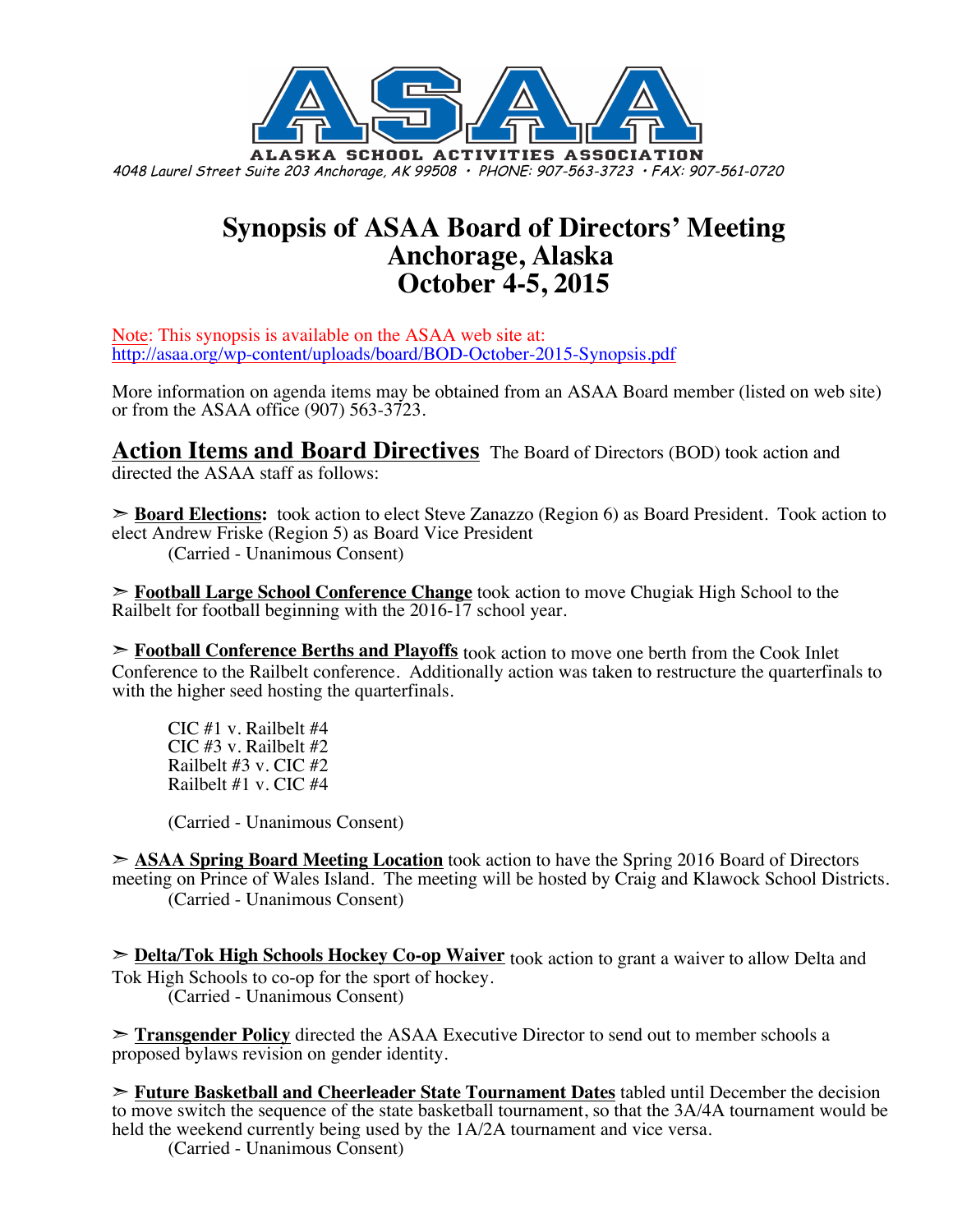➣ **Hall of Fame Selection Committee:** took action to appoint the following persons to the Hall of Fame Selection Committee:

Rick Musgrove-Region 2 Chris Perk-Region 3 Troy Thain-Region 5 Walt Armstrong-At Large Bridget Weiss-Standing Member Interior (Carried - Unanimous Consent)

➣ **ASAA Membership Request:** took action to accept membership request from Redington High School, Eagle River Christian and Island Christian Academy (Craig, AK). (Passed 7-1) Eagle River Christian has withdrawn the request.

➣ **Article 12 Student Eligibility Guidelines** directed the ASAA Executive Director to send out to member schools a proposed revisions to the Article 12 Student Eligibility Bylaws. These revision were to clarify the intent of the existing rules.

➣ **One Time Board School Transfer Waiver** took action to grant a one time boarding school waiver request to students attending the Star of the Northwest Boarding School. (Carried - Unanimous Consent)

➣ **Article 12 Student Eligibility Guidelines** directed the ASAA Executive Director to send out to member schools a proposed revisions to the Article 6-C Bylaws. This revision would allow school's basketball cheer squads to request a pre-season waiver to the practice rules in order to practice and participate during the Great Alaska Shootout.

➣ **Basketball result reporting date** took action to change the date for reporting basketball game results from the prior week from Monday at 7:00 PM to Tuesday at 7:00 PM.

(Carried - Unanimous Consent)

**Reports:** The BOD heard the following reports:

- Board Members
- State Tournaments
- Finance Committee
- Student Government
- Officials/Coaches
- Sponsorships/Marketing/Promotions
- Play for Keeps, Win for Life/Hall of Fame
- Sports Medicine Advisory Committee (SMAC)
- Executive Director

**Public Comments:** No members of the public spoke on agenda or non-agenda items during this designated time.

**Executive Session:** The board moved into executive session to discuss financial and personnel matters.

### **Workshops:** None

**Hearings:** None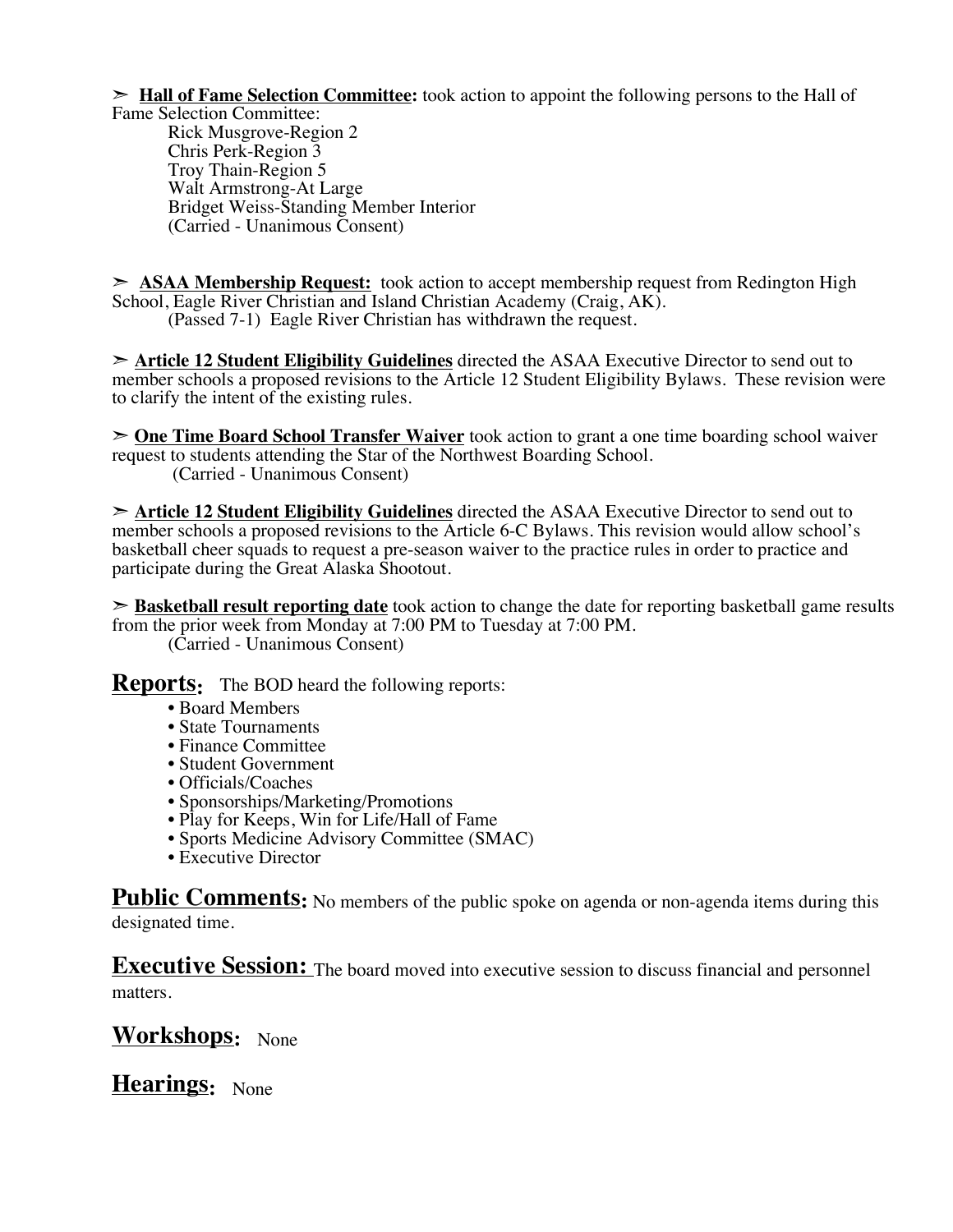#### **Tabled Items:**

1. State Tournament Dates for Basketball and Cheerleading

**Discussion Items:** The BOD discussed the following items:

- ➣ **State Tournament Bids:** The following State Championships bids are due by November 1, 2015
	- 1,2,3A Wrestling and 4A Wrestling-priority will be given to venue which can combine the two tournaments. This requires the use of 8 mats.
	- 2A/Mixed 6 Volleyball
	- Hockey
	- DDF
	- Track and Field
	- Soccer
	- Small and Medium School Football

➣ **Activities Committee:** the Regional/Conference committee members were given to ASAA. ASAA will begin contacting the members to set up conference calls to discuss issues pertaining to those activities.

➣ **Drone Policy:** discussed the need for ASAA to have a drone policy for state championship events.

➣ **Use of 8th grade students in co-ed soccer:** discussed changing the bylaws to allow schools currently able to use  $8<sup>th</sup>$  grade students in basketball, volleyball and mixed-6 volleyball to also be able to use  $8<sup>th</sup>$  grade students in soccer.

➣ **NFHS Network:** discussed with a representative of the NFHS Network how schools can become involved with the NFHS Network School Broadcast Program.

➣ **Tennis Roster Limits:** discussed how the current roster limits for the State Tennis Tournament need to be either eliminated or changed.

➣ **3A Volleyball Tournament Berth:** discussed the current inequity in the berths allocated to the Aurora Volleyball Conference in comparison to the Southcentral Conference. Directed the ASAA Staff to come up with a proposal to increase berths and moving to a "pool play" format for the 3A tournament.

➣ **WPI Game Limit Expansion:** discuss allowing school to play an additional two endowments games provided they are against school of a different classification. Formed a committee to draft out a proposal to be sent out to the Regions prior to the December meeting.

#### **Items for December 7-8, 2015 - Regular Meeting**

- 1. Official Selection and Allocations for Football
- 2. Review of awards given during state tournaments
- 3. Aggregate value of merchandise students may keep when attending national events
- 4. State Tournament Site Selections
- 5. Transgender Policy
- 6. Article 12 Student Eligibility Language
- 7. Great Alaska Shootout Cheer Waiver
- 8. Tennis Roster Limits
- 9. 3A Volleyball Tournament Berths
- 10. WPI Game Limit Expansion
- 11. Use of 8<sup>th</sup> Grade Students in Co-ed Soccer